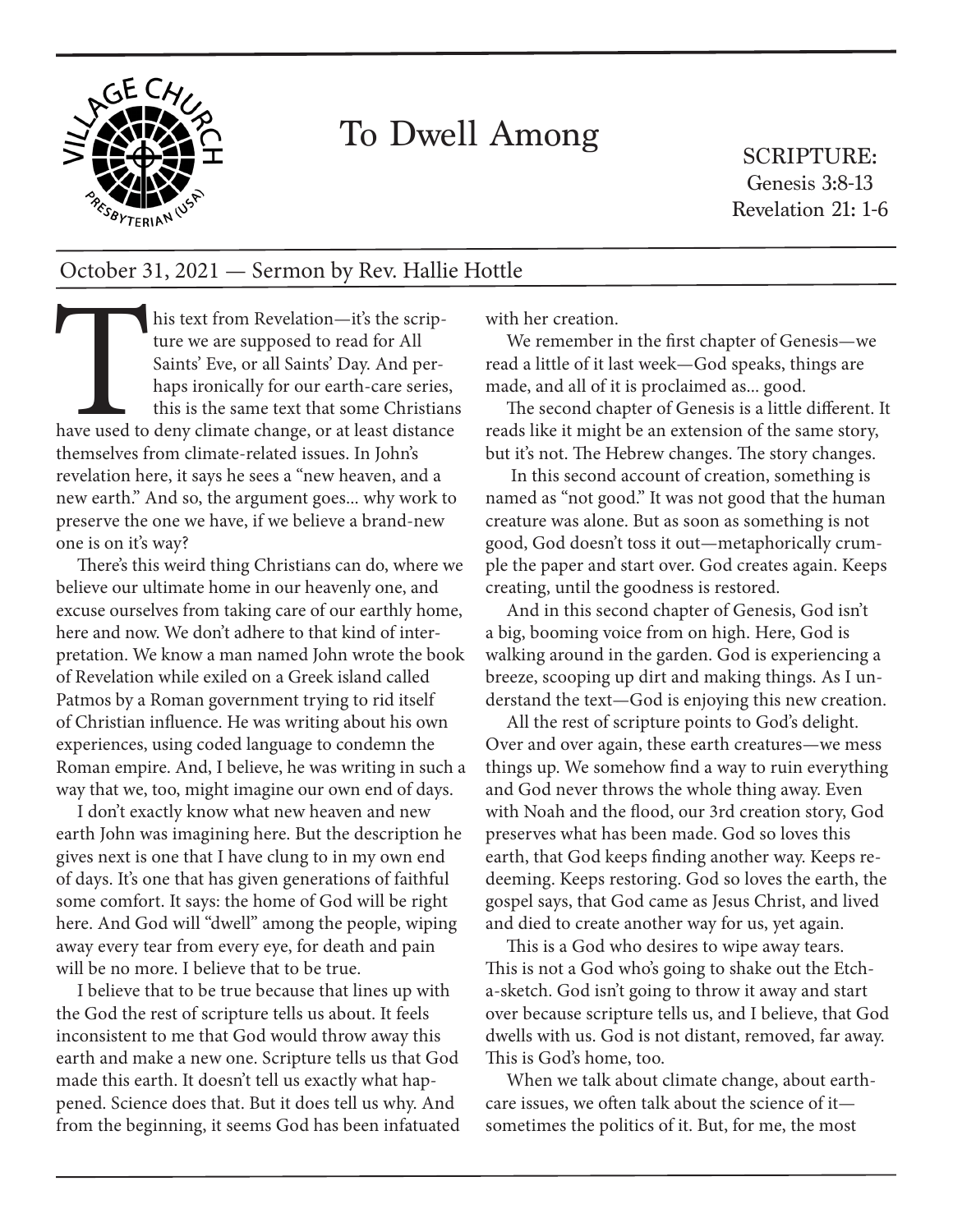convincing argument we have here is a spiritual one.

We should understand and trust the science. We should be aware of the politics. But if we believe, deeply believe, that God created the earth—we should want to care for it. If we desire, as people of faith, as spiritual beings living a human existence, if we desire to know our God, we should work to protect this.

The first time I ever visited our mission partners on the Mexican border, it was with a few friends from my former church in Miami. We knew of Mark Adams and his work, so we asked Mark and his wife Miriam if we could come visit.

I didn't realize until years later that this was a strange request. At the time, they weren't hosting visitors. We were unintentionally some of the first. And so, that first visit, we stayed with them at their home, got to know their family. Which means, we also got to know their chickens.

They had recently started keeping chickens for their eggs. Their son (who was young at the time) was carefully introducing us to each chicken, telling us about their personalities, as you do. And I remarked, at one point, how they had quite a lot of chickens. I know folks who keep chickens for their eggs. I've researched how to do it myself. And I know you don't need *that* many chickens.

So Miriam explained that they had one rooster so that some of the eggs would be fertilized and hatch, so they could also raise the chickens for meat. Except, raising these chicks by hand led their kids to giving them names. And knowing their personalities. Generally, becoming quite attached. So now, she explained... now they just had a lot of chickens.

"We've learned the hard way," she said, "that when something has a name, it becomes a pet. And we do not eat our pets." There's an abundance of wisdom there. Creatures become less consumable when you get to know them.

This is my fear for us in these days. We have the capacity to understand the science. Some people are choosing not to—that's different. We have studied, documented; the death of our planet is coming. And I believe that grieves most of us. But I also think that we are so removed from this planet, that it is going to be hard for us to change our lifestyles in such a way that we stop killing it.

We go to the store, driving in cars that keep us cool in the summer and warm in the winter and unless you have something like my old Honda with leaks around the doors, we stay dry in the rain. Our food sources have little to do with weather patterns. We go to the store and we purchase our chicken never wondering what its name was. We enjoy our burgers, never seeing the amount of  $CO<sup>2</sup>$  generated from that cow, or acres of land and thousands of gallons of water it took to grow him.

We can consume... and consume and consume... without ever really touching this earth. And while that is a modern miracle, it's spiritually dangerous. We consume, without ever engaging our spiritual selves, without ever negotiating the connectedness between ourselves and the creation we consume. And that, I believe, is a problem.

Lately, there's this thing we do, whenever I hear us talk about climate change. Where we lament, we recognize we need to do things differently, but at some point we throw up our hands because... what can we really do? And I get that. Last week, Tom said this is something that governments, nations, the earth as a whole is going to have to engage. And that's true.

And, I think it's also true, that the little things we can each do, the lifestyle changes that aren't hard, but are usually inconvenient, I think those matter. We won't save the planet by not using plastic bags, no. But every time I grab a reusable bag, resist the easier, more convenient thing, it does something to me.

It's been 10 years now since I've eaten meat. And there are days when I realize it'd be a lot easier to warm up a piece of chicken than to chop up the veggies and cook the beans and rice. And despite what the meat industry wants us to believe, I just grew a human and have nursed him for 5 months without animal protein. It's absolutely possible. It's inconvenient. But it's made me connect to my food differently. And I think that matters.

It's so easy to forget that God dwells in creation. It's easy, convenient to believe that God is "up there," "out there," perhaps created the world, but like a divine inventor—spun the thing into being and then stepped away to let us figure it out.

But I believe, scripture and experience tells us that's not who God is. That God loves this broken world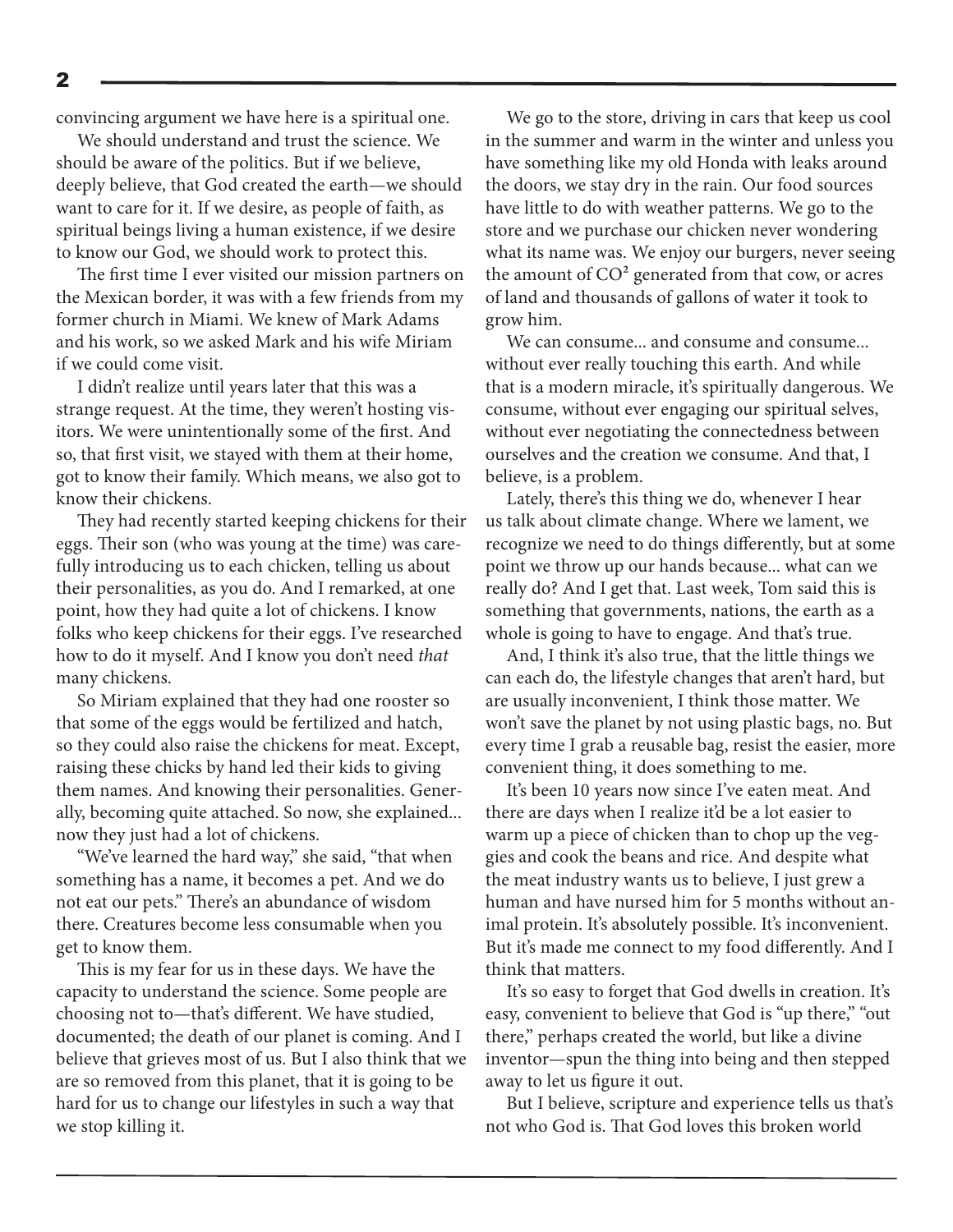and has never left it alone. And if God is dwelling here with us, the imperative to live differently changes. It's not just something we take up as global citizens. It's something we must do, as people of faith, if we want to know something of the God of the universe.

In my own experience, the recognition of God in the midst of this world happens most readily when someone we love in this world is suddenly no longer here. It doesn't have to be during loss or grief, but those profound experiences often open us up to noticing things we've previously missed.

 I noticed, early on in my ministry, how folks who recently lost someone would often bring up "weird" things (by their own definition) that they would experience. They often say it, almost in a whisper. Wait to see how I react before continuing their stories. These might sound familiar to you.

They'll say, "You know, the day mom passed, I noticed this new bird at my window. And he's been coming and greeting me every day since. You don't think... ?"

Or, "You know, my grandma had this perfume I'll never forget. And sometimes, when I'm on my morning walks, I catch a whiff of it. You don't think... ?"

Or, "You know, my daughter and I always had this little joke about numbers. And the day she died I had to get gas, and that's the number that I accidentally stopped the gas on. And then yesterday I was driving behind a car with that number on their license plate. You don't think...?"

For me, it's sunsets. The day my mom was cremated, our family went outside and happened to look up and found the most amazing sunset we'd ever seen. It was as if she was greeting us, grateful to finally be free of that body.

And sometimes it's cardinals. My grandpa died a year ago this week. He was a country singer, among other things, and he had this song about cardinals creating a singing Christmas tree. In the years after my mom's death, I began noticing them more and more in our yard. When my grandpa joined her in death, I began to notice them, more often than not, in pairs.

So to answer the question of all those who have ever asked me: Yes, I do think. I do think that we live in world that can be scientifically known, but that is still shrouded in great mystery. And I believe that our God is the kind of creator that doesn't just walk away from what has been made and loved. I believe that God dwells with us. So I don't think it's a stretch of the spiritual imagination to believe that the God who wraps our loved ones in comfort also stirs the birds and paints the sunsets when we, too, need our tears wiped away.

In my last church, down in Miami, Florida, the kids I taught at our church school taught me about this tradition some of them celebrated: Dia de los Muetros, or Day of the Dead. It's a holiday that originates in Mexico, where some of my kids were from, and corresponds with our All Saints' Day.

 Every year, about this time, some of them would come to school with their faces painted like skeletons. Honestly, I was not a fan. Something about kids looking like skeletons offended my midwest sensibilities.

But they were eager to teach me. So they brought me pictures of their homes, and even invited me over, to see the "ofrendas" they would build—alters of various style in their homes, covered with images of family and friends who had died, various decorations, always marigold flowers. Families would take this night to cook the favorite food of someone they were missing that year. They'd eat and tell stories. They'd practice remembering, but make it a party. Contrary to our protestant services of All Saints, which usually involve the tolling of a bell, solemn, serious celebration. This Day of the Dead stuff was fun. And weird. And felt holy in new ways.

The Disney movie "Coco" made this kind of celebration more well-known in recent years. The thing the movie explains well is that the act of "remembering" has power. It's not just something we do to make ourselves feel better, to help us not forget. The very act of remembering keeps alive those we've lost. In this tradition, heaven is not a far-away, distant place where those we've lost sit removed and wait for us to die. They're present at the party, if only we remember.

I think something similar happens when we practice earth care in our daily lives. I think the practice is a way of remembering that God is here, this earth is sacred, and while the little things we do won't entirely save the planet, they might save us from thinking there isn't more to this earthly experience we're having. They might save us from consuming without noticing